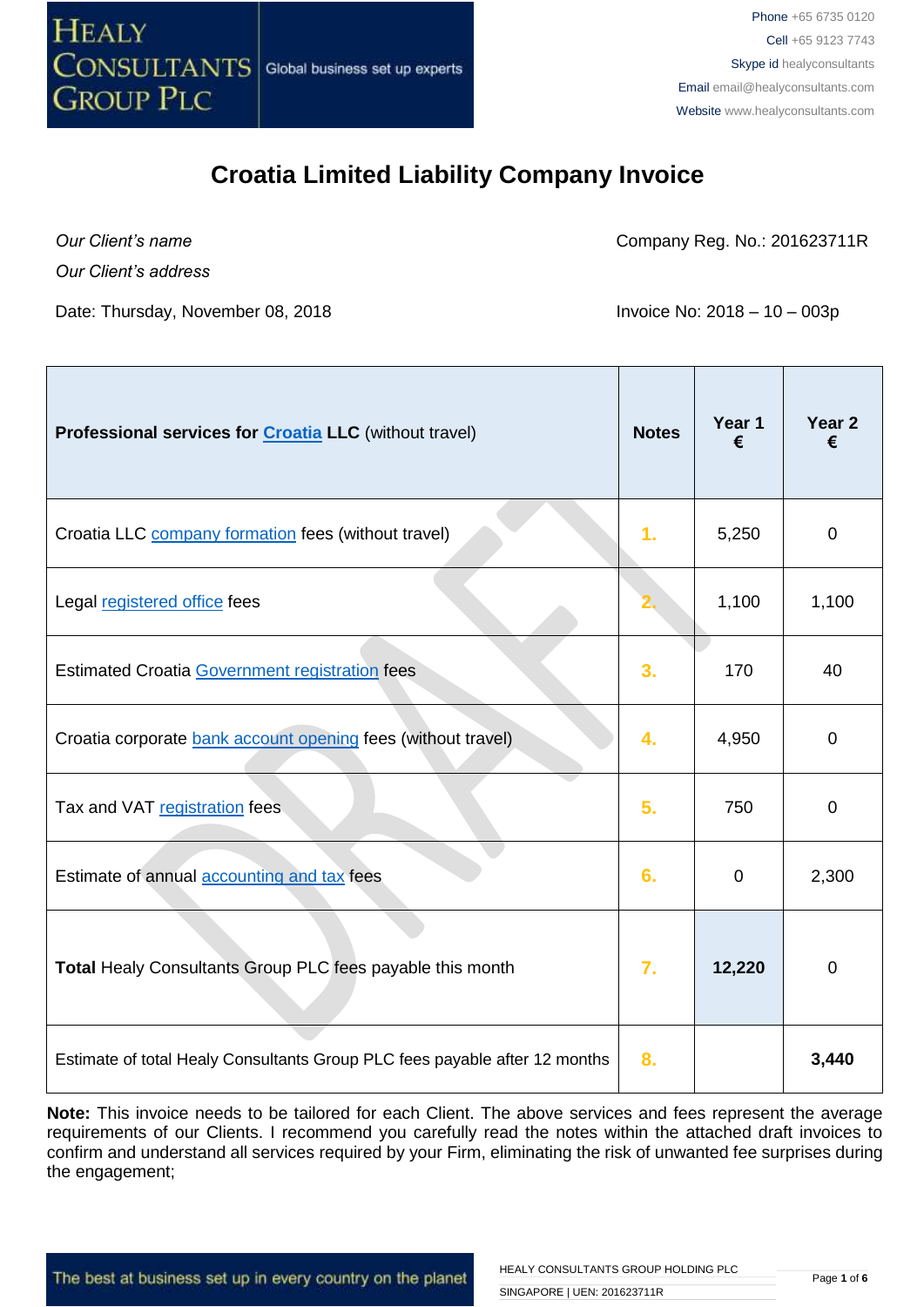

#### *Notes to invoice above*

**1.** Healy Consultants Group PLC' fees to legally register our Clients' Croatia LLC within [two weeks \(click link\)](http://www.healyconsultants.com/croatia-company-registration/fees-timelines/#timelines) by **i)** choosing the optimum regulatory license for our Client's business activities; **ii)** reserving a company name with [Commercial court;](http://www.vsrh.hr/EasyWeb.asp?pcpid=282) **iii)** settling our accountant and lawyer fees and **iv)** preparing a high quality company incorporation application for [Commercial court;](http://www.vsrh.hr/EasyWeb.asp?pcpid=282)

All [engagement fees](http://www.healyconsultants.com/company-registration-fees/) (click link) are agreed and paid up front and agree to the fees published on our country web pages. Consequently, there are no hidden fees, surprises or ambushes throughout the engagement. All engagement deadlines are agreed up front in the form of [a detailed project plan,](http://www.healyconsultants.com/index-important-links/example-project-plan/) mapping ou[t deliverables](http://www.healyconsultants.com/deliverables-to-our-clients/) by week throughout the engagement term;



Every week during the engagement, Healy Consultants Group PLC will email our Client a [detailed status](http://www.healyconsultants.com/index-important-links/weekly-engagement-status-email/)  [update.](http://www.healyconsultants.com/index-important-links/weekly-engagement-status-email/) Our Client is immediately informed of engagement problems together with solutions. Your dedicated engagement manager is reachable by phone, Skype, live chat and email and will communicate in your preferred language;

- **2.** In accordance with Croatia's [Law on Associations No. 88 10/2001,](http://www.legislationline.org/documents/action/popup/id/5882) a Croatian LLC shall as from the date of its incorporation have a legal registered office in Croatia, to which all official Government communications and notices may be addressed. To comply with this statutory requirement, Healy Consultants Group PLC Croatia business office will be the registered office address for your Croatia Company. Thereafter, this address will be used to receive government correspondence including **i)** tax letters; **ii)** notice of the legal annual return; and **iii)** all government communications. Most of our Clients wish to plac[e Healy Consultants Group PLC's](http://www.healyconsultants.com/corporate-outsourcing-services/company-secretary-and-legal-registered-office/) office address on invoices, contracts, websites and business cards;
- **3.** This fee is an estimate of government costs payable during your Firm's engagement. All government fee payments will be supported by original receipts and invoices. Examples of government costs include **i)**  reserve company name with the [Commercial court;](http://www.vsrh.hr/EasyWeb.asp?pcpid=282) **ii)** Notarize memorandum and articles of association with the Notary at the [Commercial court;](http://www.vsrh.hr/EasyWeb.asp?pcpid=282) **iii)** order official company seal with a certified local seal maker; **iv)** apply for statistical registration and; **v)** post registration of the company with the [Croatian Institute for](http://www.mirovinsko.hr/)  [Pension Insurance](http://www.mirovinsko.hr/) (HZMO). Following engagement completion, Healy Consultants Group PLC will refund our Client any excess of funds received over actual Government costs paid;
- **4.** Healy Consultants Group PLC will be pleased to open a Croatia corporate bank account without our Client travel. It is a time consuming task, and Healy Consultants Group PLC will shelter our Client from the associated administrative challenges. As you can appreciate, it is a difficult task to obtain bank account approval through a newly formed company when shareholders, directors and bank signatories reside overseas. Healy Consultants Group PLC will prepare a business plan for the bank to optimize the probability of corporate bank account approval. Depending on our Client's business and nationality, there is a 20% probability the banks will request a bank signatory to travel for a one-hour bank interview. Healy Consultants Group PLC will try its best to negotiate with the bank for a travel exemption. If our Client must travel to Croatia for corporate bank account opening, Healy Consultants Group PLC will refund our Client €950;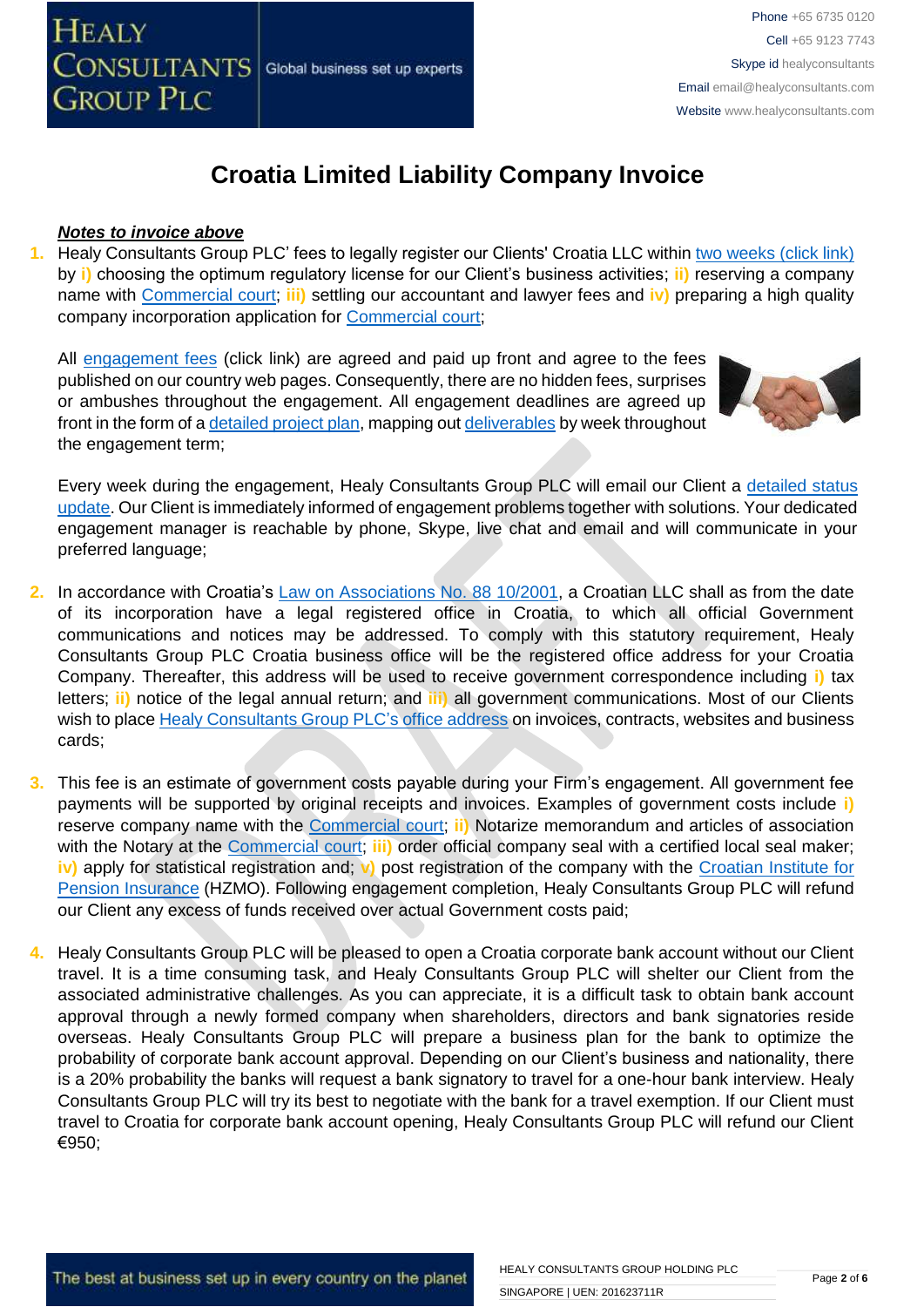

Phone +65 6735 0120 Cell +65 9123 7743 Skype id healyconsultants Email [email@healyconsultants.com](mailto:EMAIL@HEALYCONSULTANTS.COM) Website [www.healyconsultants.com](http://www.healyconsultants.com/)

# **Croatia Limited Liability Company Invoice**

If our Client is not comfortable with only an Croatia corporate bank account, Healy Consultants Group PLC will be pleased to open [an international corporate bank account](http://www.healyconsultants.com/international-banking/) (click link) outside of Croatia. Examples include New York, Germany, Liechtenstein, Austria, Bulgaria, South Africa, Australia, London, South America or Dubai. All banks will be top tier banks in these countries with excellent internet banking services. Example of our global banking partners include HSBC, Standard Chartered Bank, Citibank, Barclays, OTP bank, Bank of China, ANZ bank, Standard Bank, UBS, Credit Suisse;

The banks enjoy ultimate power of approval of corporate bank account applications. Consequently, guaranteed success is outside of Healy Consultants Group PLC' control. What is inside our control is the preparation and submission of a high quality bank application that maximizes the likelihood of approval. To date, we enjoy a 100% approval record because of [our global banking relationships](http://www.healyconsultants.com/international-banking/corporate-accounts/) and determination;

Global banks continue to tighten corporate bank account opening procedures, their internal compliance departments completing more thorough due diligence of Clients. Consequently, our Clients should expect the bank account approval period to take up to 4 weeks. Furthermore, global banks now require evidence of proof of business in the country where the corporate bank account will be, including sales contracts or lease agreement;







- **5.** In accordance with Croatia's [General Company Tax Act No. 147/08 2013,](http://www.porezna-uprava.hr/en_propisi/_layouts/in2.vuk.sp.propisi.intranet/propisi.aspx#id=pro117) each entity must register for corporate tax at the [Tax Administration Department](http://www.porezna-uprava.hr/Stranice/Naslovnica.aspx) of the [Ministry of Finance.](http://www.mfin.hr/en) VAT registration is compulsory for companies with annual turnover exceeding €30,000;
- **6.** For an active trading company, thes[e accounting and tax](http://www.healyconsultants.com/croatia-company-registration/accounting-legal/) fees are an estimate of Healy Consultants Group PLC fees to efficiently and effectively discharge your annual company accounting and tax obligations. Following receipt of a set of draft accounting numbers from your company, Healy Consultants Group PLC will more accurately advise accounting and tax fees. For a dormant company, Healy Consultants Group PLC fees are only €950;
- **7.** All fees quoted in this invoice correspond to fees quoted [on Healy Consultants Group PLC's](http://www.healyconsultants.com/company-registration-fees/) website. Please review this invoice carefully to identify errors. During the rush of the business day, it is possible that Healy Consultants Group PLC inadvertently made fee calculation errors, typing errors or omitted services or omitted historic fee payments from Clients. In the unfortunate event you identify invoice errors, please revert to me directly re the same. I apologize in advance if I or my staff made invoice errors;
- **8.** Assuming our Clients re-engage Healy Consultants Group PLC in year 2, this fee is an estimate of the fees payable next year, 12 months after the date of company registration;
- **9.** The fees quoted in this invoice are a prediction of the fees required to efficiently and effectively complete this engagement in a timely manner. If during the engagement Healy Consultants Group PLC realizes that the project is more complex than anticipated, requiring a large additional investment of time, my Firm will revert to request additional fees. If Healy Consultants Group PLC completes the engagement faster than expected and more easily than expected, Healy Consultants Group PLC is happy to refund some fees to our Client;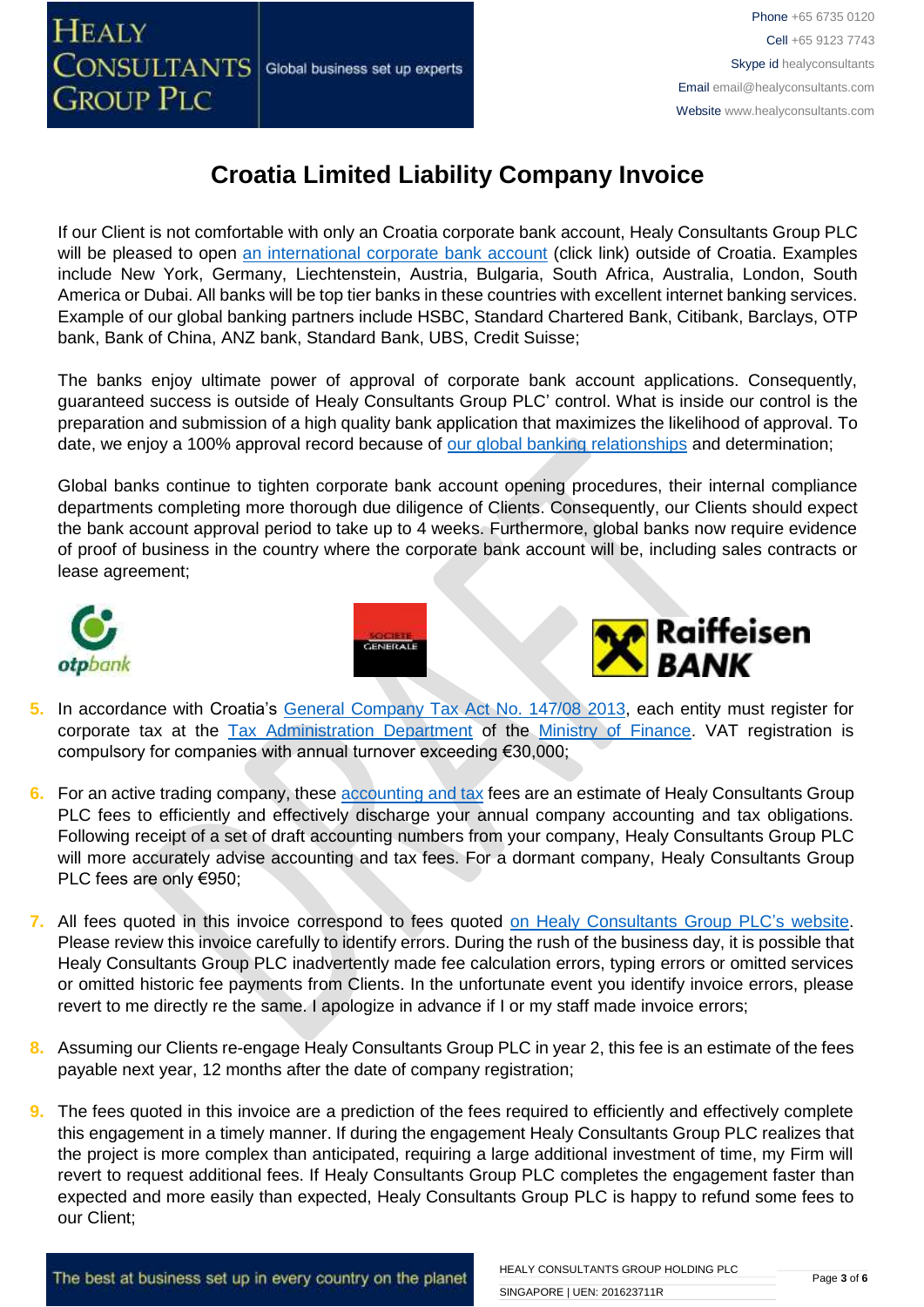

The best at business set up in every country on the planet

# **Croatia Limited Liability Company Invoice**

- **10.** Engage Healy Consultants Group PLC to [project manage](http://www.healyconsultants.com/project-manage-engagements/) business set up in every country on the planet. We are the best in the [world](http://www.healyconsultants.com/best-in-the-world/) at what we do, timely completing the  $A$  to  $Z$  of every country engagement;
- 11. In accordance with Croatia [Law on Associations No. 88 of October](http://www.legislationline.org/documents/action/popup/id/5882) 11, 2001, the issued share capital of €2,500 must be deposited to the company bank account during company formation. To optimize engagement efficiency and minimize delays, Healy Consultants Group PLC is happy to deposit these funds on behalf of our clients;
- **12.** If our Client and Healy Consultants Group PLC properly plan this engagement, our Clients' will *not* have to travel during this engagement. Healy Consultants Group PLC will efficiently and effectively and aggressively complete company registration and corporate bank account opening in a timely manner without our Client presence. Instead, our Client will need to **i)** sign and get documents legalized in the embassy in their country of origin and **ii)** courier the originals to Healy Consultants Group PLC office;
- **13.** If our Client requires nominee shareholder and director services [\(click link\),](http://www.healyconsultants.com/corporate-outsourcing-services/nominee-shareholders-directors/) Healy Consultants Group PLC will be pleased to assist. Our fee for corporate nominee shareholder amounts to €1,800 per annum. Our fee for a country resident director or shareholder amounts to €3,900 per annum. Our fee to be both nominee director and shareholder amounts to €6,600 per annum. Being the sole shareholders and sole director of a Client's company exposes Healy Consultants Group PLC to reputation, litigation and financial risk;
- **14.** If required, Healy Consultants Group PLC will be pleased to assist your firm secure employee [visa](http://www.healyconsultants.com/croatia-company-registration/formation-support-services/) approvals. Our fee is €4,950 for the first employee, €3,950 for the second employee, €2,950 per employee thereafter. Our employee visa fees includes preparation of a quality visa application and submitting to the correct Government immigration officers. The Government enjoys ultimate power of approval of visa applications. Consequently, guaranteed success is outside of Healy Consultants Group PLC' control. What is inside our control is the preparation and submission of a high quality immigration visa application that maximizes the likelihood of visa approval;
- **15.** Monthly, quarterly and mid-year Government tax obligations include monthly and quarterly payroll reporting, VAT and corporation tax return filing. If you need our help, Healy Consultants Group PLC can complete monthly Government reporting for a monthly fee of €860. Healy Consultants Group PLC monthly support will include **i)** receive in dropbox the monthly invoices from our client; **ii)** label monthly bank statement transactions; **iii)** preparation and submission of VAT returns and **iv)** submission of monthly employee payroll reporting;
- **16.** Depending on our Client's business and nationality, the Croatian Government may require a special regulatory license to carry on your business in the country. Healy Consultants Group PLC will assist our Client secure license approval; there may be additional engagement fees. However, the Government enjoys ultimate power of approval of company registrations and business licenses;
- **17.** It is important our Clients are aware of their personal and corporate tax obligations in their country of residence and domicile. Let us know if you need Healy Consultants Group PLC help to clarify your local and international annual tax reporting obligations;



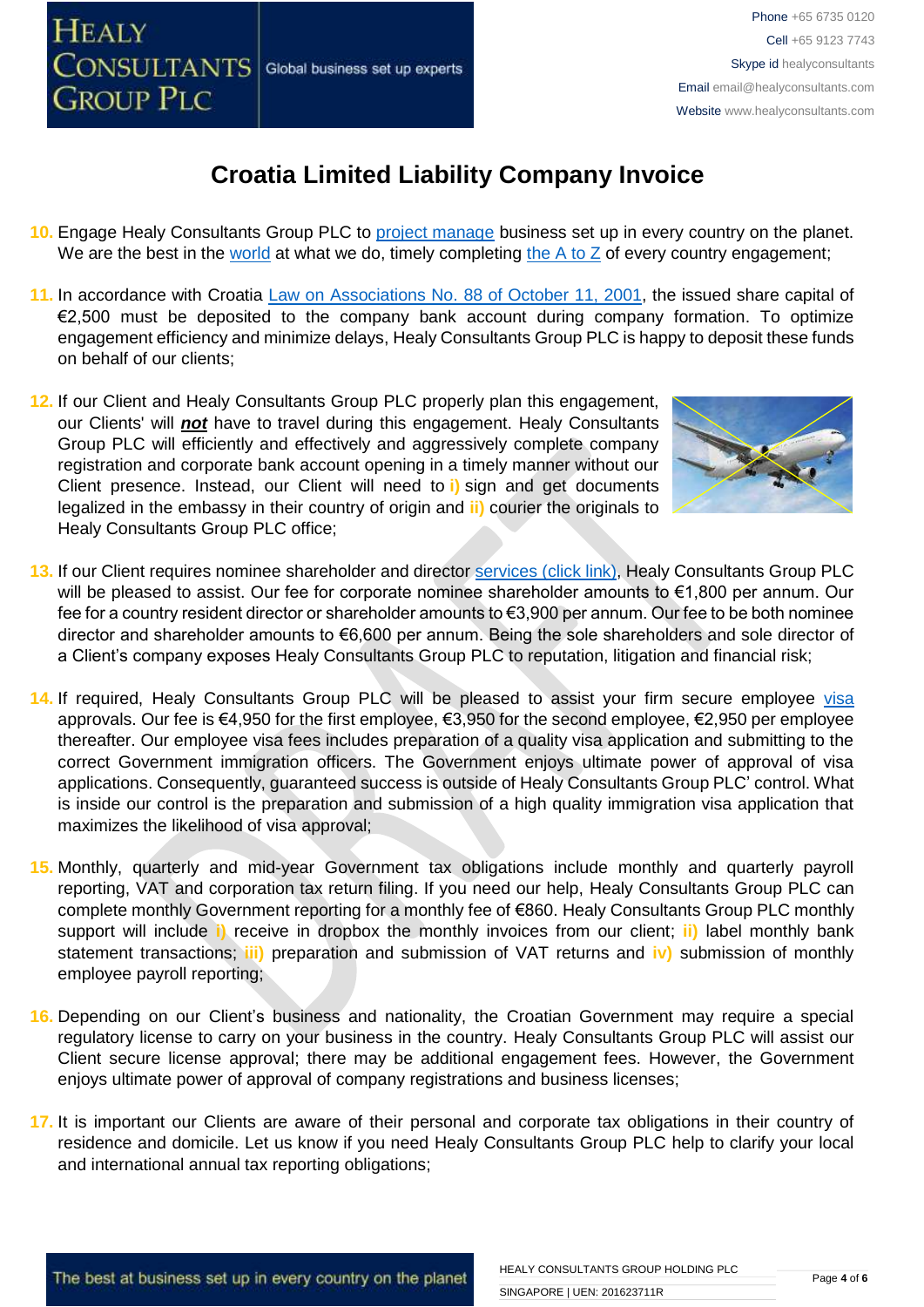

**18.** During the engagement, shareholders and directors' documents may need to be translated into the local language; before the Government and Bank approves company registration and corporate bank account opening respectively. Consequently, our Client should budget for possible additional translation and embassy attestation fees. Either our Client or Healy Consultants Group PLC can complete this administrative task;

As always, Healy Consultants Group PLC will negotiate with all third parties to eliminate or reduce additional engagement costs. For transparency purposes, all third-party fee payments will be supported by original receipts and invoices. Examples of possible third-party payments include **i)** embassy fees; **ii)** notary public costs and **iii)** official translator fees;

**19.** Some of our Clients require an [immediate country solution.](http://www.healyconsultants.com/turnkey-solutions/) With this strategy, within a day Healy Consultants Group PLC can supply our Client **i)** an existing dormant Croatia company number; **ii)** an already approved Croatia corporate bank account number and **iii)** a business address. Turnkey solutions are attractive to those entrepreneurs who wish to immediately close a country deal, sign a contract or invoice a customer;



- **20.** As stipulated on our [business website](http://www.healyconsultants.com/) and in section 3 of our engagement letter, Healy Consultants Group PLC will only commence the engagement following **i)** settlement of our fees and **ii)** completion and signing of our legal engagement letter;
- **21.** Healy Consultants Group PLC will only incorporate your company after 75% of [due diligence](http://www.healyconsultants.com/due-diligence/)  [documentation](http://www.healyconsultants.com/due-diligence/) is received by email. Healy Consultants Group PLC will only open a corporate bank account after 100% of the Client's original due diligence documentation is received by courier;
- **22.** During the annual renewal engagement with our Client, our in-house [Legal and Compliance Department](http://www.healyconsultants.com/about-us/key-personnel/cai-xin-profile/) reviews the quality and completeness of our Client file. Consequently, Healy Consultants Group PLC may revert to our Client to ask for more up to date [due diligence documentation;](http://www.healyconsultants.com/due-diligence/)
- **23.** To assist our Clients to minimize foreign exchange costs, we offer the payment in SG\$, Euro, Pounds or US\$. Kindly let me know in which currency your Firm prefers to settle our fees and I will send an updated invoice, thank you;
- **24.** Some of our Clients engage Healy Consultants Group PLC to [recruit](http://www.healyconsultants.com/corporate-outsourcing-services/how-we-help-our-clients-recruit-quality-employees/) local employees. We have a lot of experience in this area and we are quite skilled at securing quality candidates for our Clients;